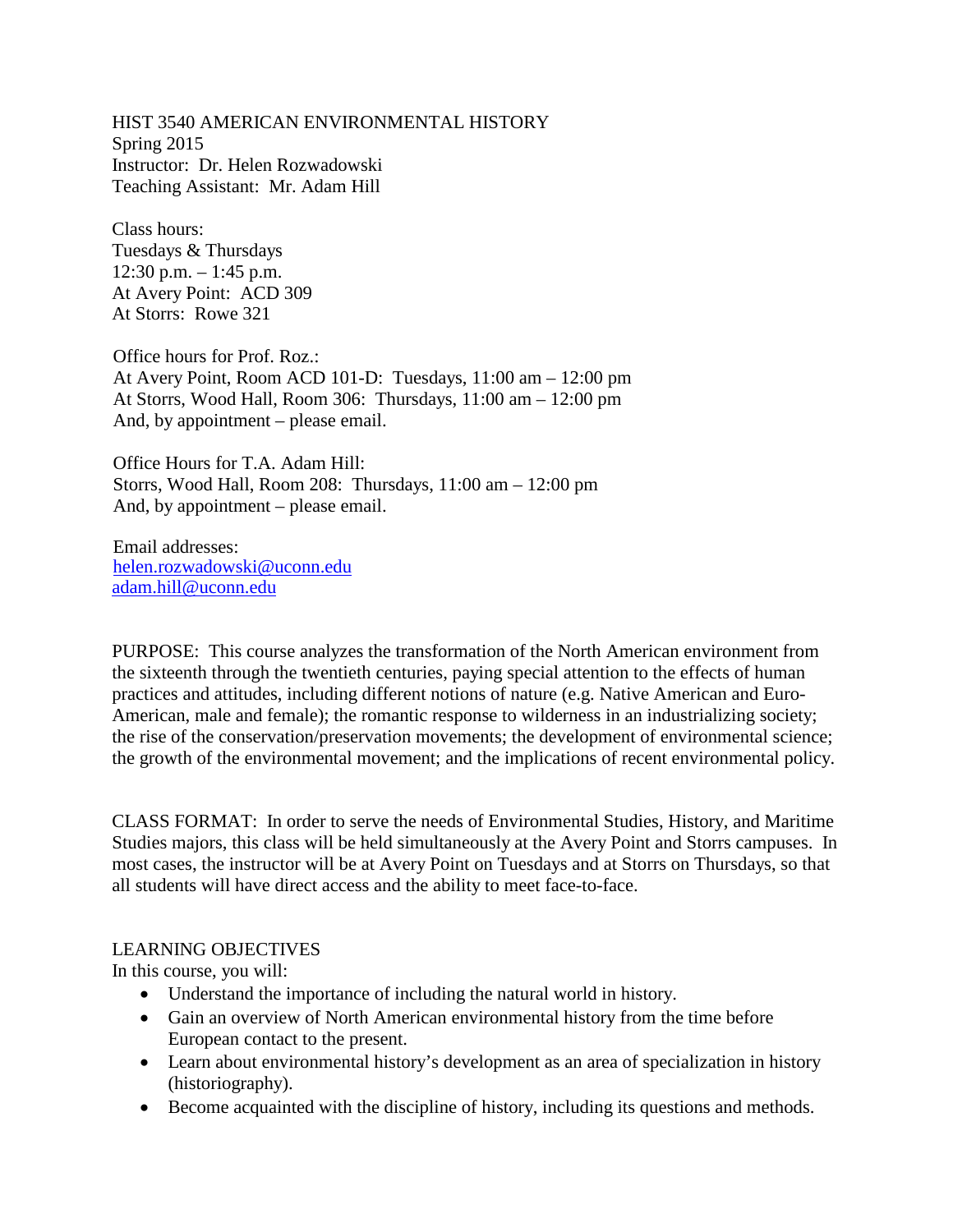- Practice analyzing primary sources.
- Improve reading, critical thinking, communication and analytical skills.

READINGS (books available at the Coop):

- William Cronon, *Changes in the Land: Indians, Colonists, and the Ecology of New England*
- Richard White, *Organic Machine: The Remaking of the Columbia River*
- Charlotte Perkins Gilman, *Herland*
- David Stradling, ed., *Conservation in the Progressive Era* (University of Washington Press, 2004.
- David Stradling, ed., *The Environmental Moment, 1968-1972* (University of Washington Press, 2012.
- Ted Steinberg, *Down to Earth: Nature's Role in American History* (Oxford University Press, 2002).

Always consult the syllabus FIRST to find the reading assignment. Most readings other than the books are available on electronic reserve via the course's HuskyCT site (use the Course Reserves button). A few readings and some additional course materials are available through the Course Materials button, and a few readings are available online with the url/link provided in the syllabus.

# BRING TO EVERY CLASS MEETING:

- Copy of book(s) and/or readings (or a device to access online readings)  $\&$  your notes from reading them.
- Paper and pen/pencil (or device) to take notes in class.
- Syllabus (current version is always available on HuskyCT).
- Copy of any assignment due before the start of class, for your reference during class discussions.

## REQUIREMENTS:

## **Class Participation (30% of your grade)**

Students are expected to attend class unless there is a valid excuse and the instructor has been contacted ahead of time by email. Your participation grade will be based on:

- Evidence that you have done the reading carefully before class time.
- Active participation in class discussions and small group discussions.
- Short written assignments of four types (listed on the SYLLABUS; NOT accepted after the deadline; CANNOT be made up; lowest grade of these will be dropped) including:
	- *On-line Open Book Reading Quizzes*
	- *One-page Reading Responses --* Often you will write one-page responses to the readings. Questions/topics are available on HuskyCT (use Reading Response button) and on the syllabus. These Reading Responses must be submitted via HuskyCT *before* class and will not be accepted or graded after that time.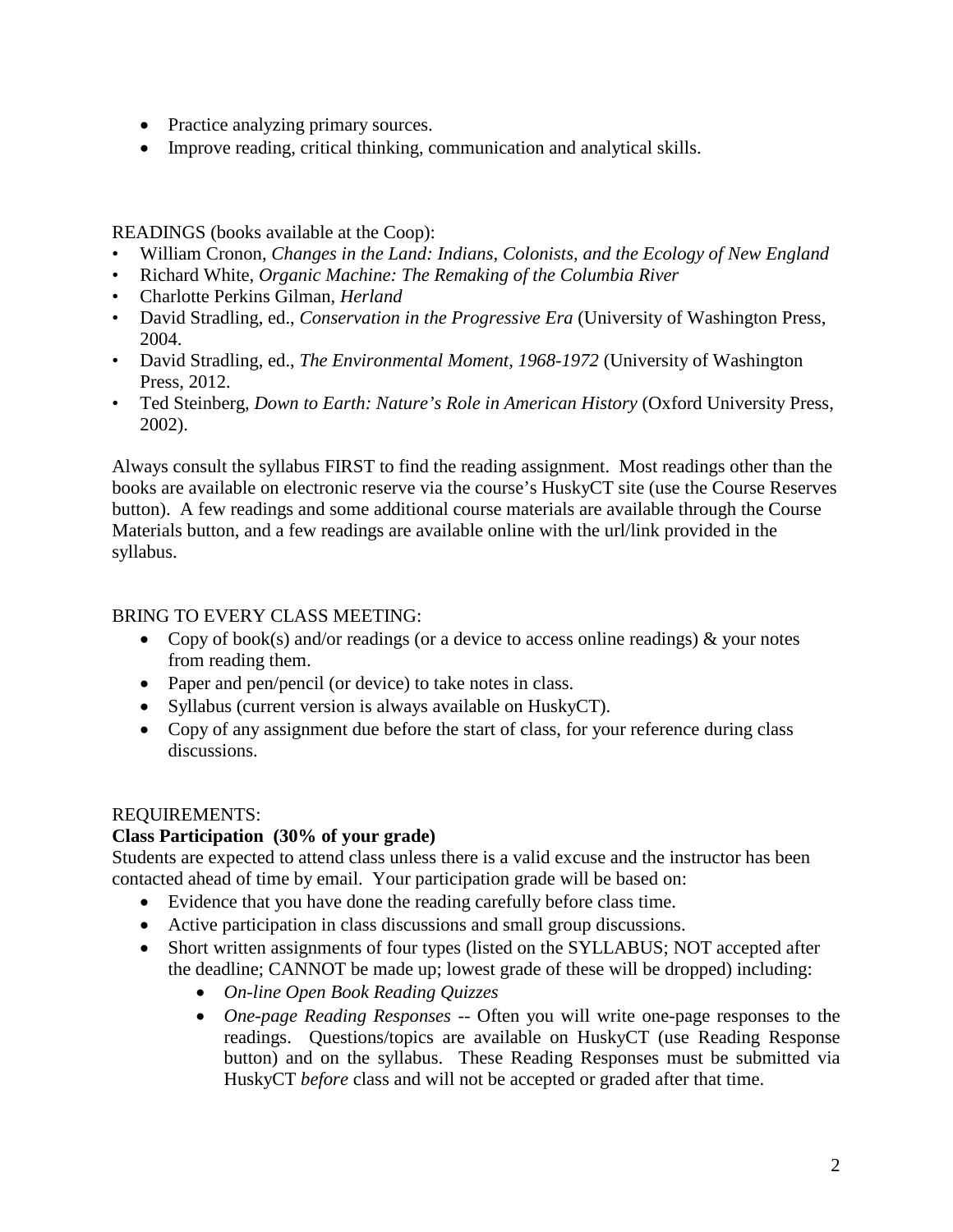- *In-Class Writing* -- A few times during the semester we will devote class time to informal writing, which you will revise and turn in via HuskyCT within 24 hours of class. Questions/topics are available on HuskyCT and on the syllabus.
- *Campus Engagement Responses --* During the semester you must attend, and write a one-page response to, TWO campus (or community) events related to the environment. See Course Materials folder for suggestions. Any Avery Point/Storrs or other UConn event related to environmental themes is fine (if in doubt, ask ahead of time). You must seek approval in advance if you wish to attend off-campus/community events. The Teale Environment and Nature Lectures are especially appropriate for this class (held at Storrs and live streamed at AP), as are the AP Coastal Perspectives lectures for Avery Point students. In each of your two responses, discuss some aspect of the relevance of the event to the course, **making specific reference to a reading or readings, a theme or topic, and/or an issue covered in class**. DUE DATES: The FIRST Response is due Friday, March  $6<sup>th</sup>$  by 5:00 p.m. The SECOND Response is due Friday, April  $24<sup>th</sup>$ , 5:00 p.m. These responses will NOT be accepted after that time.

### **Essays (30% of your grade)**

Three times during the term you will write a 2-3 page essay (topics are available on HuskyCT at the Essay Assignments button). These papers are based on assigned course readings and are due the day after a class meeting, so you can take advantage of class discussion. Essays must be double-spaced and must be handed in via HuskyCT.

Deadlines for these are:

- Wednesday, February  $4<sup>th</sup>$ , 5 p.m.
- Wednesday, February  $25^{\text{th}}$ ,  $5$  p.m.
- Friday, April  $10^{th}$ , 5 p.m.

### **Midterm Exam (20% of your grade)**

### **Final Exam (20% of your grade)**

### SYLLABUS & COURSE SCHEDULE

The schedule of readings and assignments in this syllabus is subject to change. Students must check the course HuskyCT site and their UConn email often to get timely information about revisions, cancellations, etc.

#### ACADEMIC INTEGRITY

As a student at the University of Connecticut, you act in accordance with its guidelines for academic integrity, available at<http://www.ossa.uconn.edu/> under "Student Resources." Cheating, plagiarizing, or otherwise taking credit for work not your own constitutes academic misconduct, and in this class I will prosecute it with consequences that include, but are not limited to, a zero on the assignment or failure in the course. If you have any questions about whether a particular behavior constitutes cheating, please come see me or a tutor or staff member in the Academic Center (Avery Point) or Writing Center (Storrs).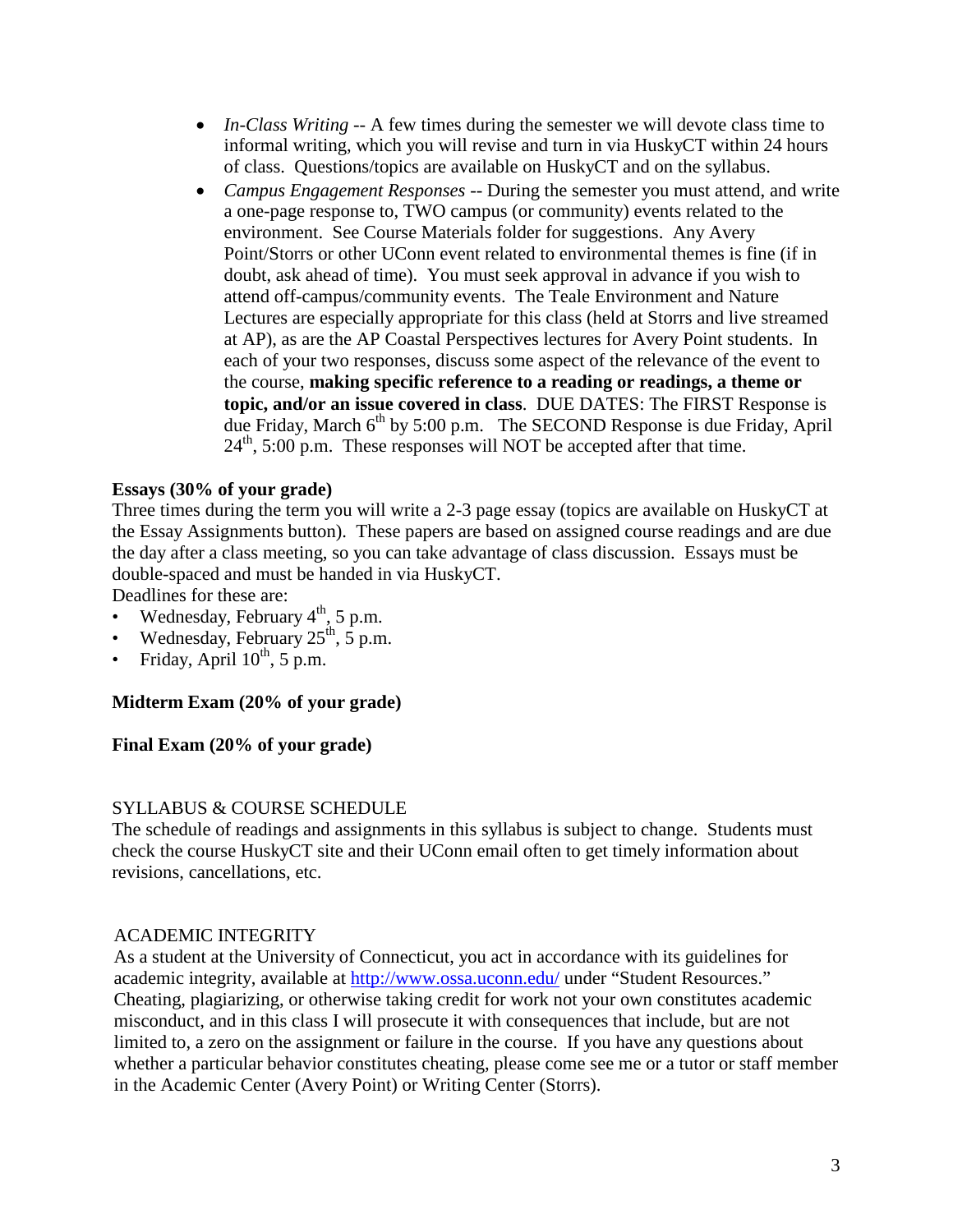## STUDENTS WITH DISABILITITES

If you have a documented disability for which you are or may be requesting an accommodation, you are encouraged to contact your instructor and the appropriate staff person in Student Services as soon as possible.

# GRADE CONVERSIONS ARE AS FOLLOWS:

- A 93-100
- A- 90-92<br>B+ 87-89
- 87-89
- 
- B 83-86<br>B- 80-82 80-82
- $C+ 77-79$ <br>C 73-76
- $\begin{array}{cc} C & 73-76 \\ C & 70-72 \end{array}$
- $C- 70-72$ <br>D+ 67-69
- $D+ 67-69$ <br>D 63-66
- 
- D 63-66<br>D- 60-62
- D- 60-62<br>F 59 and 59 and lower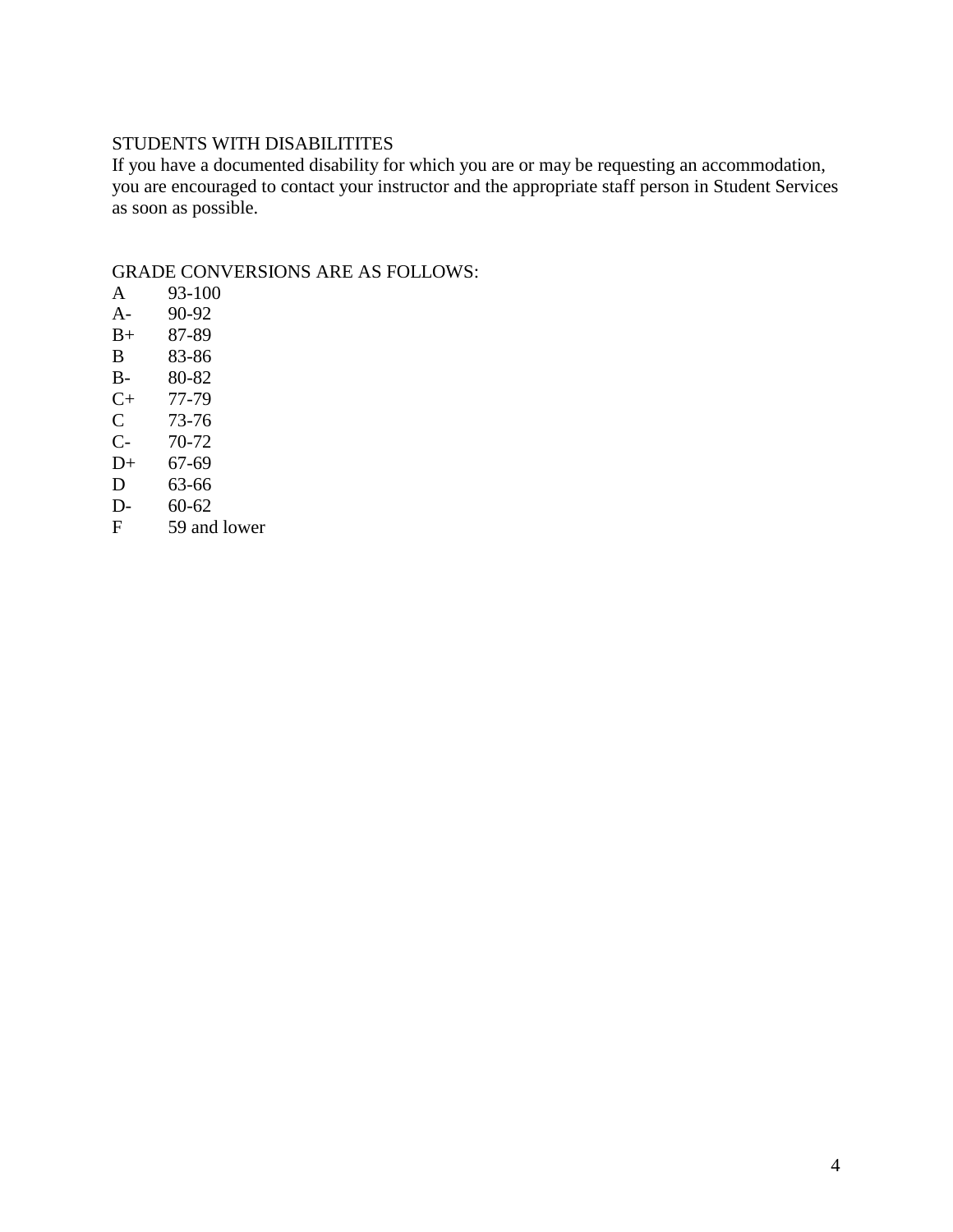### CLASS TOPICS AND READING ASSIGNMENTS:

#### **WEEK 1**

Tues., Jan 20 Introduction to course and course format Creation Narratives READING: (in-class readings provided; copies on HuskyCT, Course Materials)

Thurs. Jan. 22 What is Environmental History? READING:

- Steinberg, *Down to Earth*, Prologue & ch 1, pp. 3-21.
- Jim O'Brien, "A Beaver's Perspective on North American History," in Carolyn Merchant, ed., *Major Problems in American Environmental History* (DC Heath and Company), pp. 78-83.

#### **WEEK 2**

Tues. Jan 27 Native American Land Use

READING:

- Charles C. Mann, "1491," *The Atlantic Monthly* (March 2002): 41-53.
- Cronon, *Changes in the Land*, 3-53.

**ASSIGNMENT** due by 12:30 p.m. before class (on HuskyCT)

• Week 2 Online Reading Quiz

Thurs. Jan. 29 European Approaches to the New World

READING:

- Alfred Crosby, "Reassessing 1492," *American Quarterly* 41 (4)(Dec. 1989): 661-669.
- Cronon, *Changes in the Land*, 54-107.
- Steinberg, *Down to Earth*, ch 2, pp. 22-39.

**ASSIGNMENT** due by 12:30 p.m. before class, posted to HuskyCT

• One-page Reading Response

Topic: Based on course readings and materials, comment on the widely-held belief that native Americans lived in harmony with nature. Use evidence from the readings & lectures in your answer.

### **WEEK 3**

Tues. Feb. 3 Economy and Environment: Wood and Waste READING:

- Cronon, *Changes in the Land*, 108-170.
- Steinberg, *Down to Earth*, ch 3, pp. 40-54.

### **ASSIGNMENT**

**\*Essay 1 due Wednesday, February 4th, 5:00 p.m.**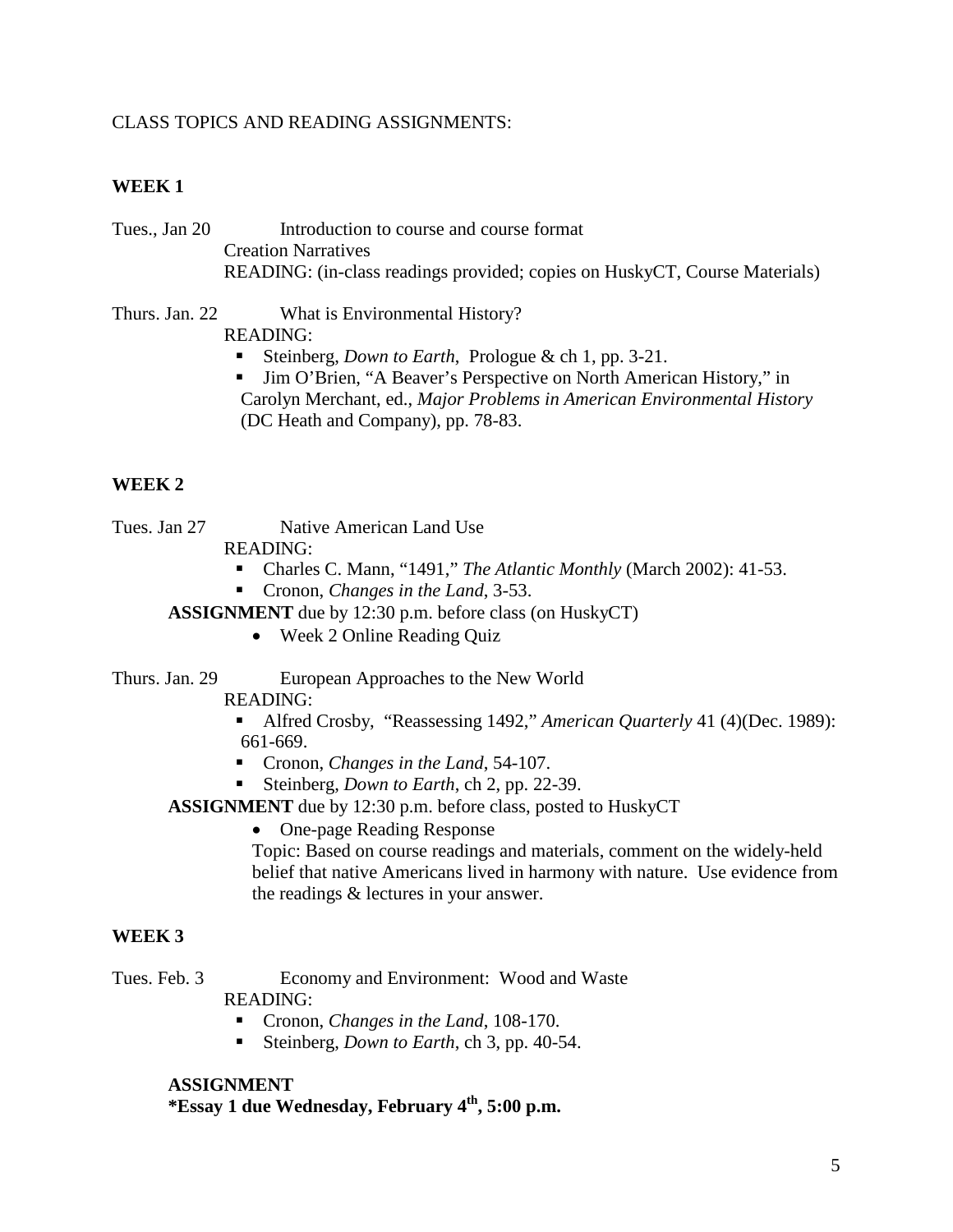Thurs. Feb. 5 Economy and Environment: Apples

READING:

 Pollen, "Desire: Sweetness/Plant: The Apple" (chapter 1), pp. 1-58, in *The Botany of Desire* (Random House, 2002).

- Steinberg, *Down to Earth*, ch 4, pp. 57-71.
- View YouTube material on Johnny Appleseed (list of links at Course Materials button)

# **WEEK 4**

Tues. Feb. 10 Industrialization

READING:

• Steinberg, *Down to Earth*, chs 5-7. pp. 72-115.

Thurs. Feb. 12 Economy and Environment: The Ocean

READING (NOTE: everyone reads Jackson; choose one of other two):

 Richard W. Judd, "Industrializing the Margins," chapter 4 in *Second Nature: An Environmental History of New England* (University of Massachusetts Press, 2014), pp. 99-121, with notes pp. 289-293. AND

 Daniel Vickers, "Those Dammed Shad: Would the River Fisheries of New England Have Survived in the Absence of Industrialization?, *William and Mary Quarterly* 61(4)(2004): 685-712.

OR

 Glenn M. Grasso, "What Appeared Limitless Plenty: The Rise and Fall of the Nineteenth-Century Atlantic Halibut Fishery," *Environmental History* 13(1)(2008): 66-91.

**ASSIGNMENT** due by 12:30 p.m. before class, posted to HuskyCT

 One-page Reading Response. Topic: Drawing from the readings for today's class and relevant Steinberg chapters, was industrialization (the subject of last class meeting) responsible for declines in fisheries? Employ specific examples and arguments from the readings to support your answer.

# **WEEK 5**

Tues. Feb. 17 The Romanticization of the Landscape

READING:

Charlotte Perkins Gilman, *Herland*, pp. 1-71.

VIEW ONLINE BEFORE CLASS:

• "The Splendour and Misery of Urban Life," McCord Museum of Canadian History (3 minute video)

[http://www.museevirtuel-](http://www.museevirtuel-virtualmuseum.ca/edu/ViewLoitDa.do;jsessionid=368C6CDD9A3D8C54D8F76A530804BF72?method=preview&lang=EN&id=1453)

[virtualmuseum.ca/edu/ViewLoitDa.do;jsessionid=368C6CDD9A3D8C54D8F76](http://www.museevirtuel-virtualmuseum.ca/edu/ViewLoitDa.do;jsessionid=368C6CDD9A3D8C54D8F76A530804BF72?method=preview&lang=EN&id=1453) [A530804BF72?method=preview&lang=EN&id=1453](http://www.museevirtuel-virtualmuseum.ca/edu/ViewLoitDa.do;jsessionid=368C6CDD9A3D8C54D8F76A530804BF72?method=preview&lang=EN&id=1453)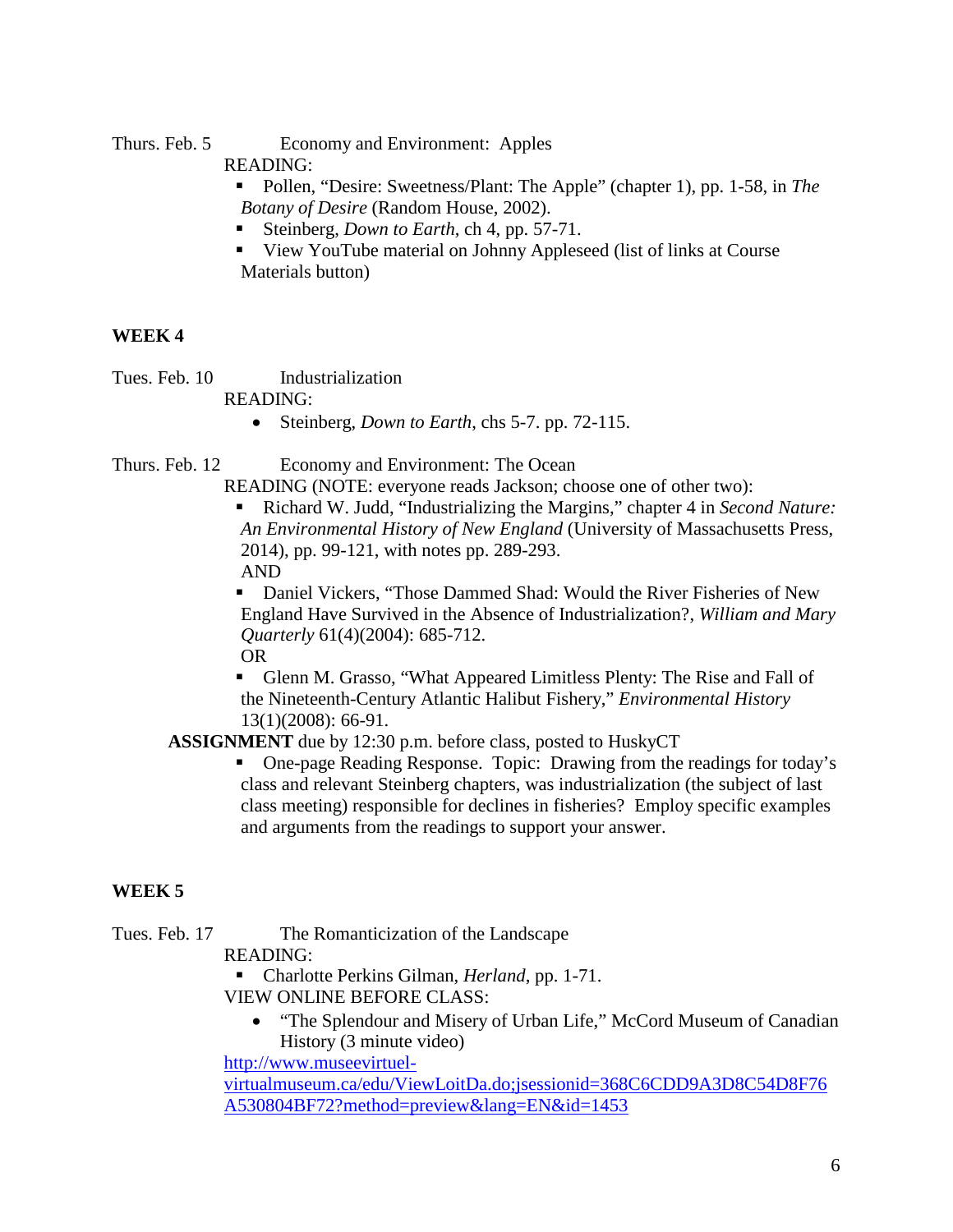**ASSIGNMENT** due Wednesday, February 18<sup>th</sup> by 12:30 p.m., turned in via HuskyCT. IN-CLASS WRITING: The landscape paintings of the Hudson River School of painters reveal conflicts within the emerging industrial-capitalist society of the nineteenth century. Analyze the Frederick Church painting, "Icebergs" (1861). How might the treatment of the natural environment versus the human-made objects represent romantic comments on industrialization and urbanization? Submit a typed, one-page response based on your in-class writing via HuskyCT within 24 hours of class.

Thurs. Feb. 19 City and Country: Chicago

READING:

- William Cronon, "Meat," chapter 5, pp. 207-259, in *Nature's Metropolis: Chicago and the Great West* (W.W. Norton & Co., 1991).
- Steinberg, *Down to Earth*, ch 12, pp. 187-202

**ASSIGNMENT** due by 12:30 p.m. before class (on HuskyCT)

• Week 5 Online Reading Ouiz

## **WEEK 6**

Tues. Feb. 24 Alternative Visions READING:

Charlotte Perkins Gilman, *Herland*, pp. 72-124.

#### **ASSIGNMENT \*Essay 2 due Wednesday, February 25th, 5:00 p.m.**

Thurs. Feb. 26 Westward Expansion(ism)

READING:

 Frederick Jackson Turner, Chapter 1, "The Significance of the Frontier in American History." online at: [http://xroads.virginia.edu/~HYPER/TURNER/\]](http://xroads.virginia.edu/~HYPER/TURNER/).

Steinberg, *Down to Earth*, chs 8 & 11, pp. 116-135; 173-186.

### **WEEK 7**

### Tues. Mar. 3 **MIDTERM EXAM (Material from Weeks 1-6)**

Thurs. Mar. 5 Resource Conservation, Wilderness Preservation?

## READING:

- Steinberg, *Down to Earth*, ch 9, pp. 136-154.
- Stradling, ed., *Conservation in the Progressive Era*, pp. 3-41

## **ASSIGNMENT**

**\*First Campus Engagement Assignment due Friday, March 6th, 5:00 p.m.**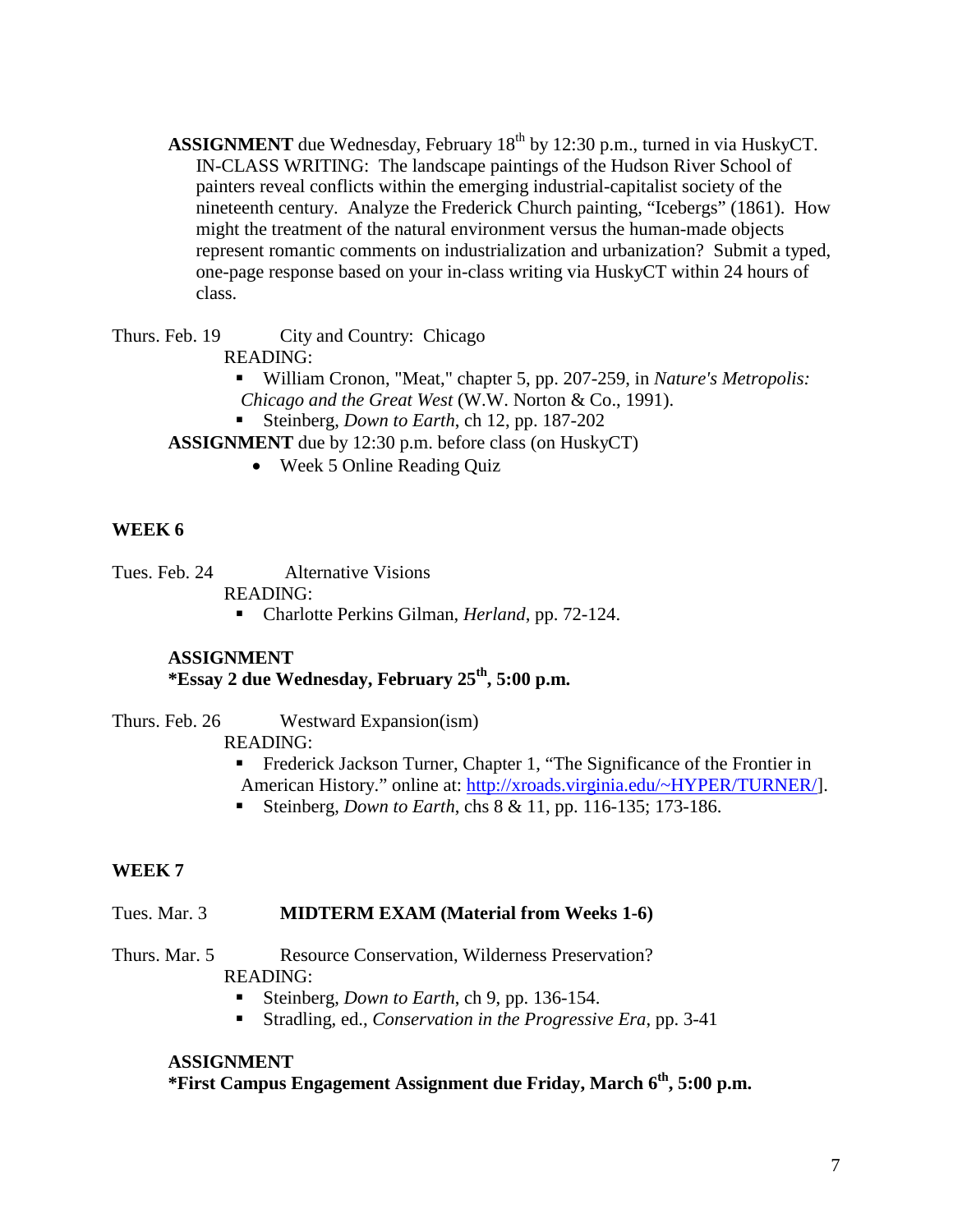#### **WEEK 8**

Tues. Mar. 10 Resource Conservation, Wilderness Preservation? READING:

- Stradling, ed., *Conservation in the Progressive Era*, pp. 43-63
- Steinberg, *Down to Earth*, ch 13, pp. 203-224.

**ASSIGNMENT** due by 12:30 p.m. before class, posted to HuskyCT.

• One-page Reading Response.

Based on your readings of the primary sources from March 10  $\&$  12, identify one objection that opponents of Conservation voiced to Progressive conservationist ideas, and explain how a pro-Conservationist would try to address/argue against that objection.

Thurs. Mar. 12 Urban Ecology, Human Ecology

READING:

- Stradling, ed., *Conservation in the Progressive Era*, pp. 64-83.
- Steinberg, *Down to Earth*, ch 10, pp. 155-169
- **ASSIGNMENT** due Friday, March 13<sup>th</sup> by 12:30 p.m., turned in via HuskyCT. **IN-CLASS DISCUSSION & WRITING EXERCISE: Drawing from at least** three of the readings from Stadling, ed., *Conservation in the Progressive Era*, Parts 3 and 4, explore similarities between concerns related to cities and people, on the one hand, and more traditional environmental concerns, on the other.
	- Submit a typed, one-page response based on your in-class discussion and writing within 24 hours of class.

## **SPRING BREAK MARCH 16 - 20**

### **WEEK 9**

Tues. Mar. 24 Hetch-Hetchy Controversy In class: view "The Wilderness Idea" film. READING:

- Stradling, ed., *Conservation in the Progressive Era*, pp. 85-101
- White, *Organic Machine*, to 58.

Thurs. Mar. 26 Whose Rivers?

READING:

■ White, *Organic Machine*, 59 to end.

ASSIGNMENT due by 12:30 p.m. before class, posted to HuskyCT.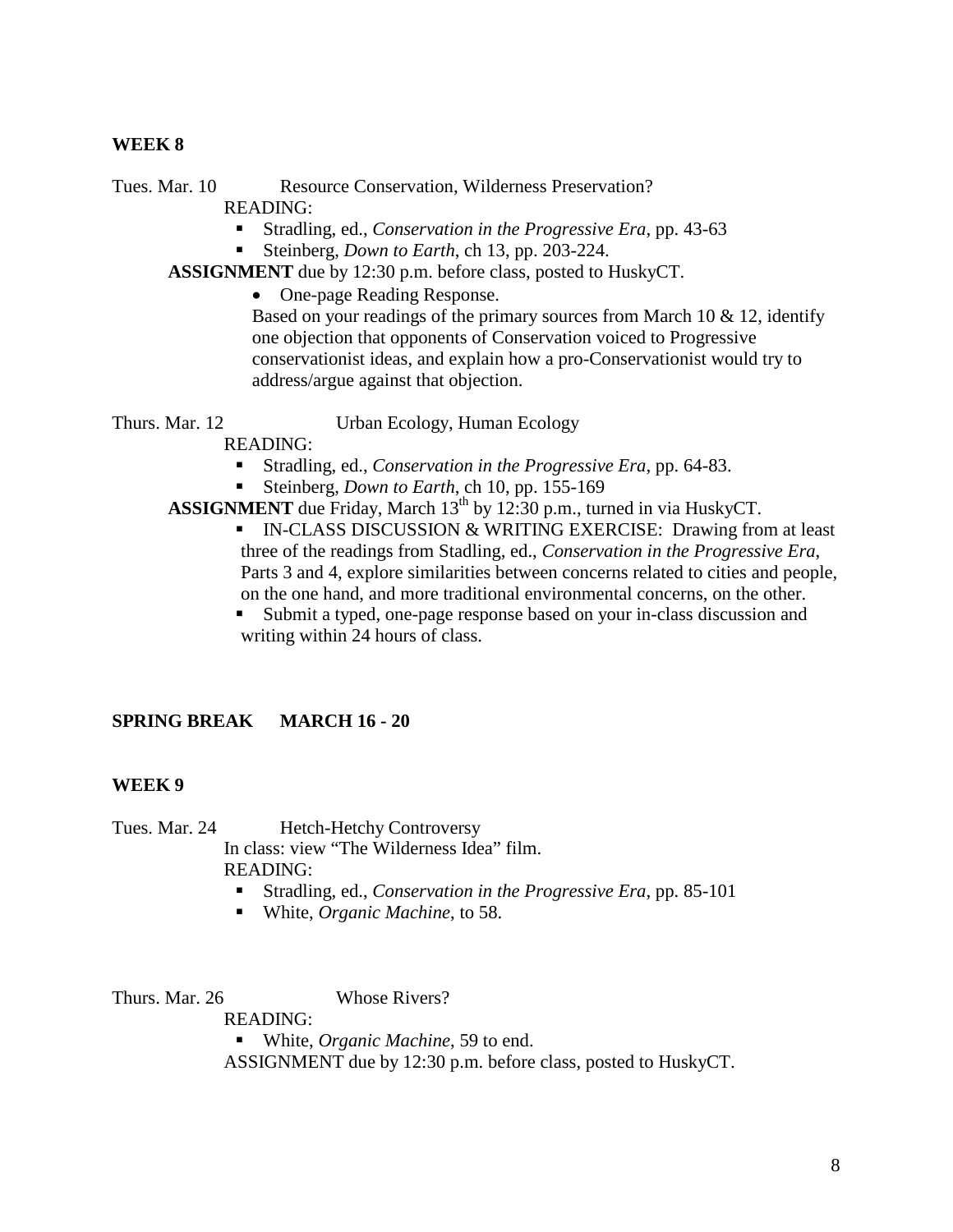One-page Reading Response. Topic: Comparing this book to *Changes in the Land* by Cronon, identify and discuss a contribution White made to the field and/or methods of environmental history.

## **WEEK 10**

| Tues. Mar. 31 | <b>Consuming Nature: Tourism</b>                              |  |
|---------------|---------------------------------------------------------------|--|
|               | READING:                                                      |  |
|               | Steinberg, <i>Down to Earth</i> , ch 14, pp. 225-239.         |  |
|               | ■ Stradling, ed., <i>The Environmental Moment</i> , pp. 3-34. |  |
|               |                                                               |  |

Thurs. Apr. 2 Aldo Leopold and the Land Ethic READING:

- Marybeth Lorbiecki, "Save that Game, 1915-1919," pp. 65-81 in *Aldo Leopold: A Fierce Green Fire* (Oxford University Press, 1996).
- Aldo Leopold, *A Sand County Almanac*, pp. 137-141, 237-264.
- Optional: *Green Fire* film available on Course Reserves

**ASSIGNMENT** due by 12:30 p.m. before class (on HuskyCT)

■ Week 10 Online Reading Quiz

## **WEEK 11**

Tues. Mar. 7 Ecology, Environmental Science, and Rachel Carson READING:

- Rachel Carson, "The Pattern of the Surface," pp. 31-40 in *The Sea Around Us* (New American Library, 1961).
- Linda Lear, *Rachel Carson: Witness for Nature*, ch18, pp. 428-456.
- Thurs. Apr. 9 View in class: CBS TV Special on Carson's Silent Spring, April 1963 READING:
	- Stradling, ed., *The Environmental Moment*, pp. 35-58

# **ASSIGNMENT \*Essay 3 due Friday, April 10th, 5:00 p.m.**

### **WEEK 12**

Tues. Apr. 14 The Environmental Movement

## READING:

- Stradling, ed., *The Environmental Moment*, pp. 59-86
- Steinberg, *Down to Earth*, ch 15, pp. 240-268.

Thurs. Apr. 16 The Environmental Movement NO CLASS; view on your own the film *Soylent Green* (available through HuskyCT Course Rerserves)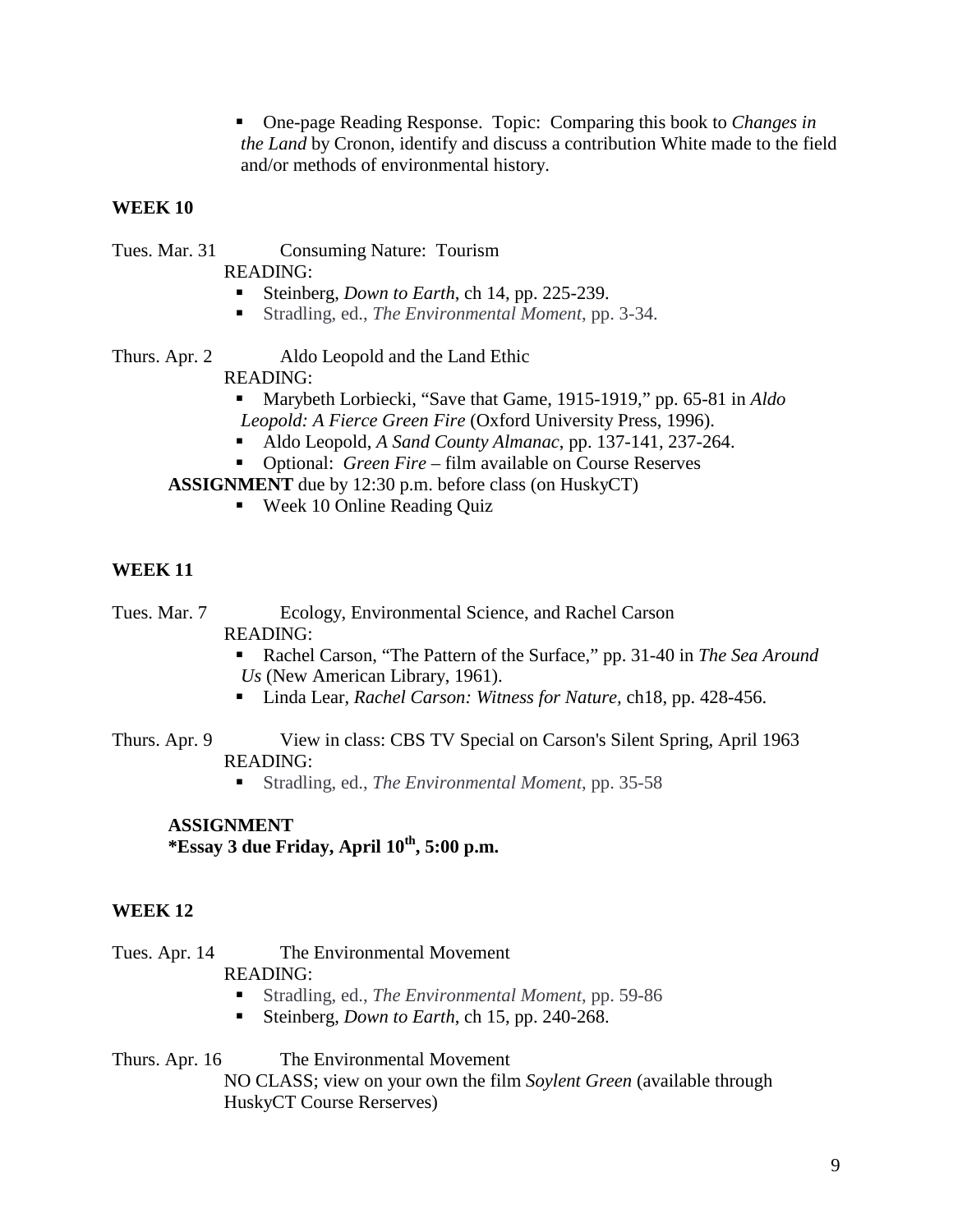### READING:

- Stradling, ed., *The Environmental Moment*, pp. 87-105
- Adam Rome, "The New Eco-Infrastructure," in *The Genius of Earth Day* (Hill and Wang, 2013), pp. 209-258, with notes pp. 319-329.

### **WEEK 13**

### Tues. Apr. 21 Environmental Movement – Discussion of all related readings & films READING:

Stradling, ed., *The Environmental Moment*, pp. 106-137

ASSIGNMENT due by 12:30 p.m. before class, posted to HuskyCT.

 One-page Reading Response. Topic: Using any class sources thus far, discuss evidence in *Soylent Green* that this film was produced as a reaction to the environmental movement.

Thurs. Apr. 23 (Un)natural Disasters

READING:

- Stradling, ed., *The Environmental Moment*, pp. 139-160
- Ted Steinberg, "Do-It-Yourself Deathscape,"chapter 3, pp. 47-75, in *Acts of God: The Unnatural History of Natural Disaster in America* (Oxford University Press, 2000).
- Steinberg, *Down to Earth*, ch 16, pp. 269-300.

### **ASSIGNMENT**

## **\*Second Campus Engagement Assignment due Friday, April 24th, 5:00 p.m.**

### **WEEK 14**

Tues. Apr. 28 Environmental Crisis of the Oceans

READING:

- Carl Safina, "Lauching a Sea Ethic," *Wild Earth* (Winter 2002-2003), 2-5.
- Rozwadowski, "Epilogue" to *Fathoming the Ocean*.
- Jeff Hutchings and Ransom Myers, "The Biological Collapse of Atlantic Cod off Newfoundland and Labrador," in Ragnar Arnason, ed., *The North Atlantic Fisheries: Successes, Failures, and Challenges* (University of Prince Edward Island Press, 1995).
- Sylvia Earle, "Changing Climate, Changing Chemistry," chapter 7 in *The World is Blue: How Our Fate and the Ocean's Are One* (Washington, D.C.: National Geographic, 2009), pp. 151-173.

**ASSIGNMENT** due by 12:30 p.m. before class (on HuskyCT)

• Week 14 Online Reading Quiz

Thurs. Apr. 30 REVIEW